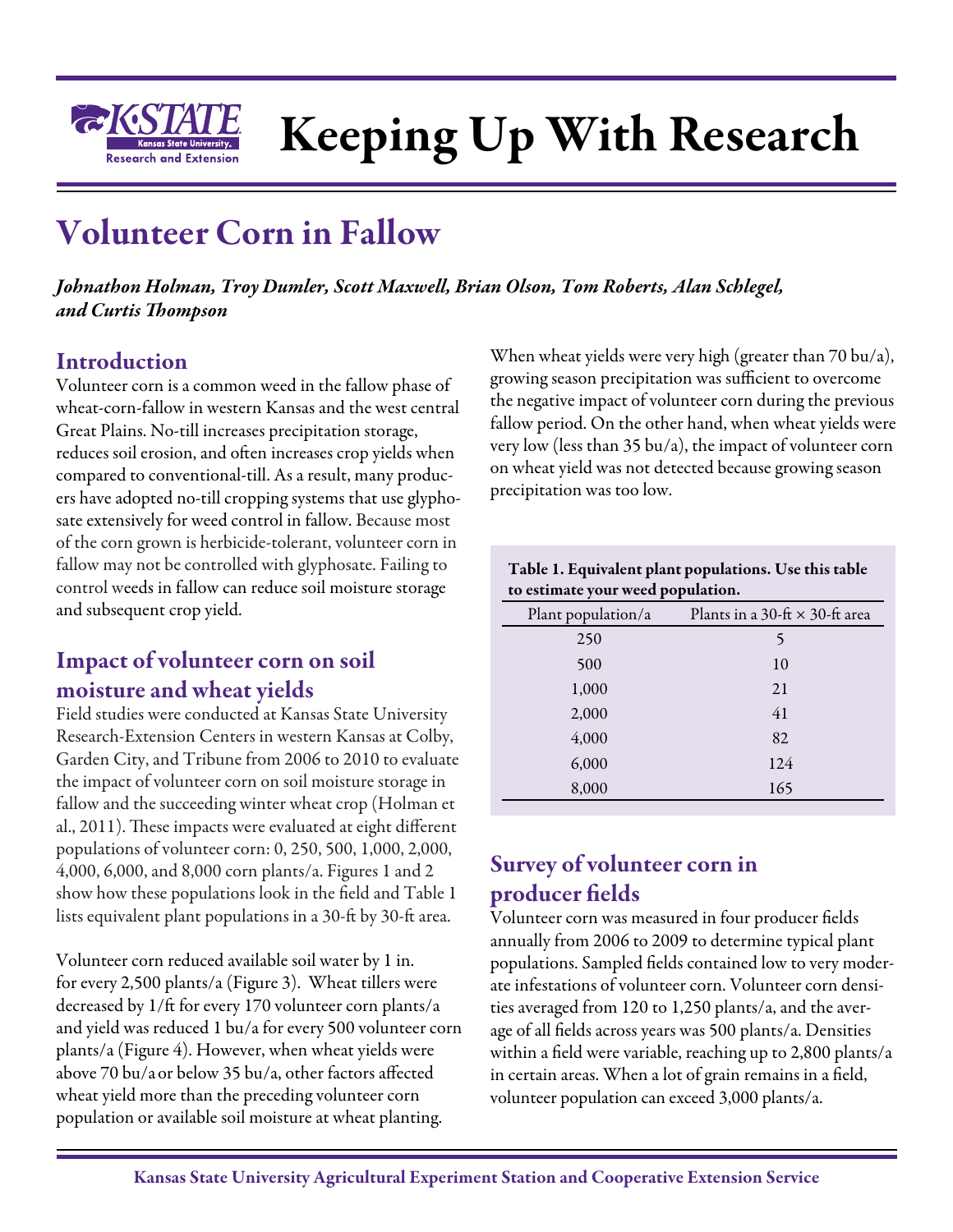

Figure 1. Image of 500 volunteer corn plants/a.

#### Factors influencing volunteer corn population

Corn plant lodging late in the growing season and grain loss at harvest both influence volunteer corn population. Late-season lodging can be caused by disease, insect damage, or hail, and can result in large amounts of mature grain left in the field. Failing to take appropriate measures at harvest also can result in grain loss and volunteer corn. To minimize grain loss, producers need to harvest at appropriate grain moisture content, properly adjust harvest equipment, and operate harvest equipment at

#### Table 2. Potential volunteer corn population resulting from grain loss. Use this table to estimate your potential weed population.

|                           |                          | Potential               |
|---------------------------|--------------------------|-------------------------|
|                           | Potential                | volunteer corn          |
| Corn grain loss           | volunteer corn           | plants in a             |
| (kernel or cobs)          | plants in a              | $30$ -ft $\times$ 30-ft |
| in a 30-ft $\times$ 30-ft | $30$ -ft $\times$ 30-ft  | area using              |
| area                      | area using no-till       | conventional-till       |
| 6                         | $\leq$ 1                 | 5                       |
| 12                        | 1                        | 10                      |
| 26                        | 3                        | 21                      |
| 51                        | $\overline{\phantom{0}}$ | 41                      |
| 102                       | 10                       | 82                      |
| 155                       | 15                       | 124                     |
| 206                       | 21                       | 165                     |



Figure 2. Image of 1,000 volunteer corn plants/a.

correct speed. (See Kansas State University *Corn Production Hanbook,* available at http://www.ksre.ksu.edu/ library, for more complete information on minimizing harvest loss.) A harvest loss of 2 corn kernels/ft<sup>2</sup> equals 87,120 seeds/a or 1 bu/a. Tillage also can affect volunteer corn population. Conventional-till results in about 80% corn kernel germination as volunteer compared to only 10% with no-till (Martin and Thrailkill, 1993). Table 2 provides an estimate of potential volunteer corn population based on corn loss at harvest.

### Controlling glyphosate-tolerant volunteer corn

Producers can control volunteer corn in several ways; not all methods are cost-effective. Producers must evaluate the wheat market, potential wheat yield loss if volunteer corn is not controlled, and cost of controlling volunteer corn. Grass herbicides such as clethodim, fluazifop-P, quizalofop, and sethoxydim can be applied during the fallow period to control glyphosate-tolerant volunteer corn, but these products can be expensive and do not affect broadleaf weeds. Paraquat applied alone will have posteemergence activity on volunteer corn and broadleaf weeds but no residual activity. Tank-mixing atrazine with parquat will provide postemergence control of volunteer corn and other weeds and some residual broadleaf weed control. Producers should control volunteer corn when plants are small, controlled best, and before plants have used moisture and nutrients. Table 3 lists herbicides with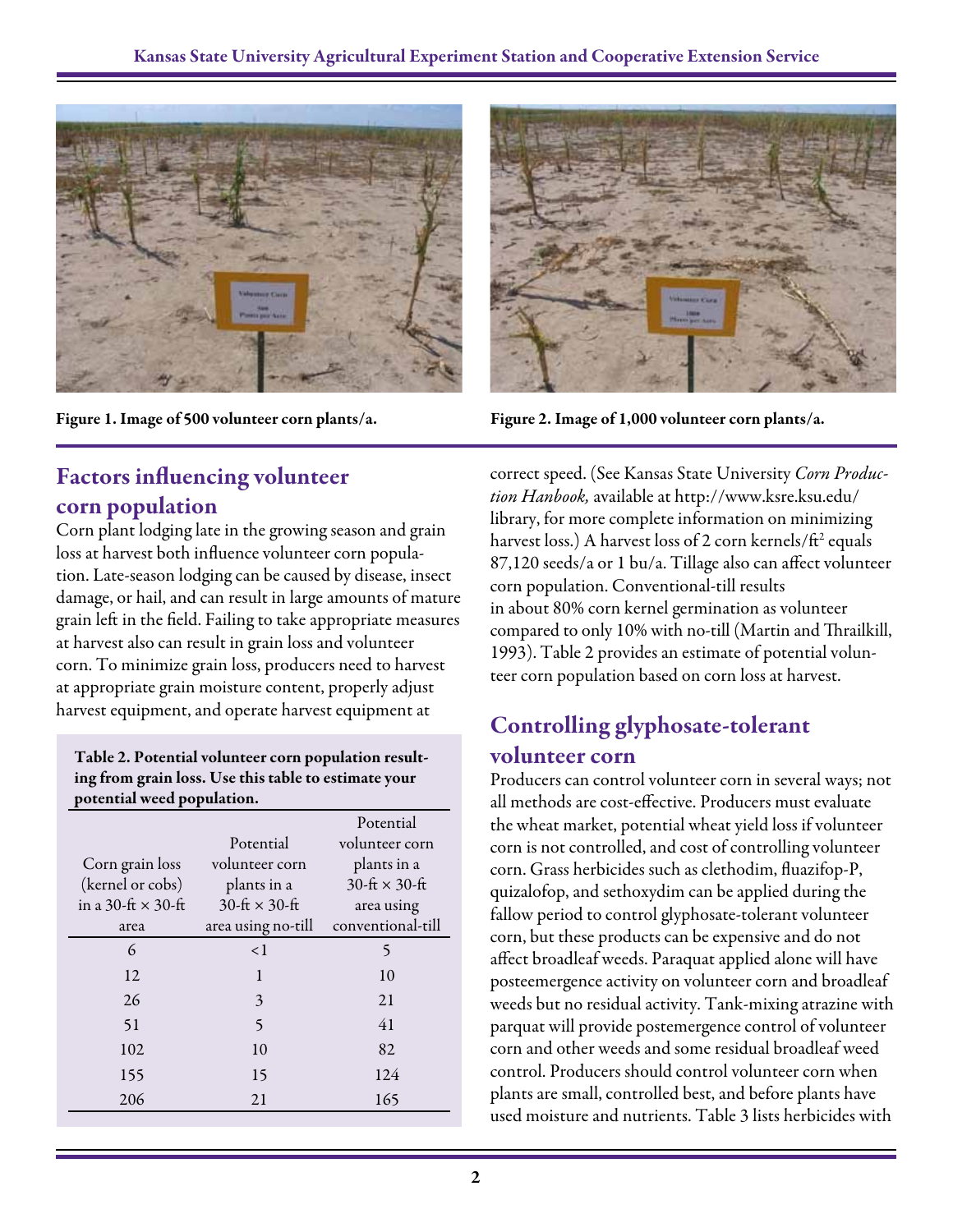labeled rates and the maximum recommended volunteer corn size at treatment. Of the grass herbicides, Assure II and Select Max will be most effective on volunteer corn. Ignite 280 activity will vary and will likely be more effective in eastern Kansas due to higher humidity than in western Kansas. Paraquat can be unpredictable if corn size exceeds 6 to 8 in. All herbicides are adversely affected in severely dry conditions. Appropriate adjuvants are critical with each of the herbicides listed; read and follow label directions. (See Kansas State University *Chemical Weed Control for Field Crops, Pastures, Rangeland, and Noncropland*, available at http://www.ksre.ksu.edu/ library, for more complete information on herbicides for controlling volunteer corn.)

Another option is to graze the volunteer corn that establishes during the fallow period, which, depending on the situation, might result in a profit rather than an expense during the fallow period. Producers must consider the effects of removing residue by grazing and the potential impact on the subsequent crop.

#### Economic threshold to justify control

The economic threshold for controlling volunteer glyphosate-tolerant corn varies depending on the price of wheat,

wheat yield, and the cost of herbicide application. Table 4 shows the net value of herbicide application based on volunteer corn population and wheat price. The analysis assumes a yield goal of 45 bu/a and herbicide cost of \$13.00/a (including application cost).

According to the results in Table 4, controlling volunteer corn at 500 plants/a is not cost-effective. Controlling volunteer corn at 1,000 plants/a pays when the price of wheat is \$8.00/bu and higher, 1,500 volunteer corn plants/a pays when the price is \$5.00/bu and higher, and 2,000 volunteer corn plants/a pays when the price is \$3.00/bu and higher. Substantial returns can be earned if populations are above 2,500 plants/a and the price of wheat is above the historical average.

#### References

Holman, J., A. Schlegel, B. Olson, S. Maxwell, and K. Martin. 2011. Effects of volunteer corn on fallow moisture storage and winter wheat. Crop Management.

Martin, D., and D. Thrailkill. 1993. Surface seeding irrigated corn. Trans. ASAE 36:1633-1638.

| Table 3. Herbicides to control glyphosate-tolerant volunteer corn in fallow. Read the herbicide label for guidelines. |                            |                             |                     |            |                      |                             |
|-----------------------------------------------------------------------------------------------------------------------|----------------------------|-----------------------------|---------------------|------------|----------------------|-----------------------------|
|                                                                                                                       |                            | Maximum                     | Application         |            |                      |                             |
| Trade name                                                                                                            | Common name                | corn size, in. <sup>2</sup> | rate                | Efficacy   | Price                | Cost                        |
|                                                                                                                       |                            |                             | $f{d}$ oz/a         |            | $\frac{\sqrt{2}}{2}$ | $\frac{\text{C}}{\text{2}}$ |
| Ignite $2801$                                                                                                         | Glufosinate                | 12                          | 22 to 29            | 2 to $8^3$ | 57                   | 14.90                       |
| Assure II                                                                                                             | Quizalofop                 | 30                          | $5 \text{ to } 8$   | 9          | 136                  | 10.41                       |
| Fusion                                                                                                                | $Fluazifop-P + fenoxaprop$ | 24                          | 6                   | 8          | 208                  | 14.85                       |
| Fusilade DX                                                                                                           | Fluazifop-P                | 24                          | 6                   | 8          | 154                  | 12.32                       |
| Select Max                                                                                                            | Clethodim                  | 36                          | 6 to 16             | 9          | 105                  | 10.02                       |
| Poast Plus <sup>4</sup>                                                                                               | Sethoxydim                 | 20                          | 24 to 36            | 8          | 67                   | 17.66                       |
| Gramoxone Inteon                                                                                                      | Paraquat                   | 6                           | $24 \text{ to } 64$ | 7          | 33                   | 11.29                       |
| Raptor <sup>5</sup>                                                                                                   | Imazamox                   | 8                           | 6                   | 8          | 588                  | 32.66                       |

<sup>1</sup> Ignite will not control Liberty Linked tolerant corn. Check with your seed supplier to make sure that last year's corn crop was not Liberty Linked. <sup>2</sup> When treating the maximum corn size shown in this table, the maximum rate of the herbicide should be used. Most consistent control from each of the herbicides listed will occur when volunteer corn plants are small.

<sup>3</sup> Volunteer corn control with Ignite may decline in western Kansas, where relative humidity is low.

4 Rate is dependent upon your location within Kansas.

<sup>5</sup> Crop rotation restriction: No restriction when planting a Clearfield wheat variety; 3 months for all non-Clearfield wheat varieties.

6 Cost is based on minimum application rates and includes application costs of \$5.10/a.